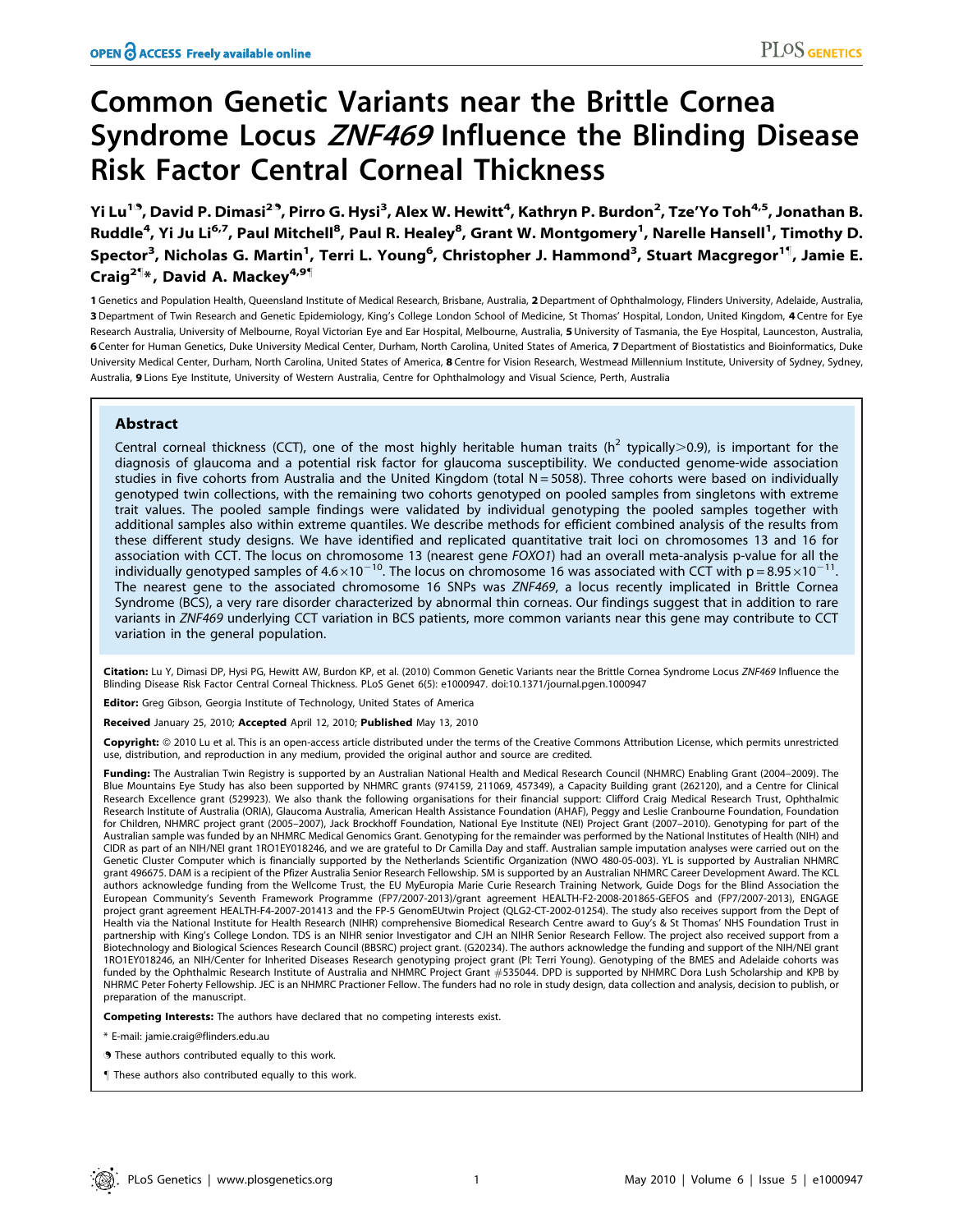## Author Summary

Central corneal thickness (CCT) is an important eye measurement. It has been considered as a prognosticator for the development of glaucoma, with a thin cornea potentially increasing the risk of developing a subtype known as open-angle glaucoma. CCT is highly heritable, yet its genetic determinants are poorly characterized. We have revealed two loci near gene FOXO1 and ZNF469 associated with CCT in this multi-stage genome-wide association study examining over 5,000 samples. It is of particular interest that, while rare mutations in ZNF469 cause Brittle Cornea Syndrome, more common variants near this gene also contribute to CCT variation in the general population. Furthermore, given the relation between CCT and glaucoma, results from our CCT studies will implement the search for the disease-susceptibility genes of glaucoma.

## Introduction

Glaucoma is one of the leading causes of irreversible blindness worldwide. It is estimated that by 2010, approximately 60.5 million people globally will be affected by this condition [1]. It is characterized by a progressive loss of retinal ganglion cells which will lead to visual field damage. The most common form is openangle glaucoma (OAG), an adult-onset condition that generally affects people over the age of 40. Whilst several well-established risk factors including high intra-ocular pressure, ethnicity, increasing age and positive family history have been identified for OAG, recent evidence indicates that a decreased CCT is also a major risk factor. Numerous studies have shown that people with a thin cornea have a substantially increased risk of developing OAG and its associated visual loss [2–4]. It is conceivable from these data that there may be common genes in the pathways of both CCT and OAG [5]. Therefore, CCT is considered a useful quantitative trait for further dissecting the genetic aetiology of OAG. CCT is also an important measure in determining a person's suitability for laser refractive surgery to correct myopia and it may be abnormal in a range of corneal diseases such as corneal dystrophies, keratoconus and herpes simplex keratitis.

CCT is one of the most heritable human traits; the estimated heritability from existing studies is up to 0.95 [5]. Despite the strong evidence for a genetic background, the genetic architecture of corneal thickness remains unknown. Some candidate gene analyses have been conducted to assess the contribution of particular genes to this trait. For example, the candidates COL1A1 and COL1A2 encoding type I alpha collagens were determined based on the extreme CCT values observed in the connective tissue disorder osteogenesis imperfecta (OI) [6,7] as explored by Dimasi et al [8]. Other possible candidates are the type V collagen genes COL5A1and COL5A2 involved in Ehlers-Danlos syndrome (EDS) [9], fibrillin-1 gene (FBN1) responsible for Marfan syndrome [10],  $PAX6$  associated with aniridia [11] and  $FOXCI$  associated with abnormal ocular development [12]. Candidate gene analyses for normal CCT variation have been focused on the already known associations of disease genes with abnormal CCT; Genome–wide association (GWA) studies, on the other hand, can identify new genetic relationships without bias to known biology or disease associations of annotated well studied genes.

We carried out a multi-stage study on a panel of over 5,000 individuals in order to detect the genetic variation for CCT. In the first stage, we conducted GWA studies on the two twin cohorts from Australia and the UK separately. The first stage metaanalysis on the twin cohorts uncovered several promising chromosomal regions associated with CCT. We conducted another set of GWA studies on two population-based cohorts utilizing sample pooling techniques prior to genotyping (pool genotyping design) and developed a new analytical technique that allows comparison of the results from the different study designs. The findings were further validated by individually genotyping an extended cohort (pooled samples plus additional samples with extreme CCT values). Sample size of each study population and schematic of the study design can be found in Table S1 and Figure S1 respectively.

## Results

#### GWA results from twin cohorts

CCT values in both twin cohorts are normally distributed with a mean of 544.3 $\mu$ m ( $\pm$ 35.0 $\mu$ m) in the combined Australian (AU) twin cohort, and a mean of 545.8 $\mu$ m ( $\pm$ 34.0  $\mu$ m) in the UK twin cohort (Table 1). We report the results for standardized trait values – for effect sizes on the original scale, simply multiply by the trait standard deviation. We found weak association signals with the smallest p-values on the scales of  $10^{-6}$  from the combined AU twin cohort alone, as was expected from the Q-Q plot (Figure S2). Except for one SNP suggesting a strong association signal (p-value of  $2.9\times10^{-08}$ ), the UK cohort was found mainly with weak associations (Figure S3). This may be due to the relatively small sample size of a single dataset, so we performed a first-stage metaanalysis on both twin cohorts as the Discovery sample. A common set of 524,813 SNPs was left after merging the datasets, among which 0.4% SNPs were further excluded because of ambiguous (A/T, C/G) polymorphism types at these loci. Furthermore, the effects and allele frequencies estimated from the UK samples were altered to have the same reference alleles as in the combined AU twin samples. The association signals were clearly enhanced in the meta-analysis. The meta-analysis results can be visualized by a Manhattan plot in Figure S4, and the top 5 SNPs with p-values from the association tests lower or around  $1\times10^{-7}$  are listed in Table 2.

The results from meta-analysis of the twin cohorts revealed the most significant association around 86.86 Mb (build 36.3) on chromosome 16. The genotyped SNP rs12447690 had a strong genome-wide significant p-value of  $1.67\times10^{-09}$ , with the stronger signal from the UK samples (Table 2). The fourth SNP in Table 2, rs9938149 is the top SNP in the imputation set (Figure 1).

Table 1. Descriptive statistics for central corneal thickness (CCT) in the three twin cohorts.

|                    | <b>AU twin cohort</b> | UK twin cohort |
|--------------------|-----------------------|----------------|
| Number of subjects | 1714                  | 1759           |
| Number of families | 786                   | 1119           |
| Mean age (sd)      | 21.4 (12.6)           | 54 (12)        |
| Range of age       | [5, 90]               | [16, 82]       |
| Sex (% Female)     | 56%                   | 88.9%          |
| Mean CCT           | 544.3                 | 545.8          |
| Standard deviation | 35.0                  | 34.0           |
| Range of mean CCT  | [381.5, 679.5]        | [369, 657.5]   |

Data presented as a combined Australian (AU) twin cohort and a United Kingdom (UK) twin cohort. CCT is measured in  $\mu$ m. The CCT values are the mean CCT for both eyes (Materials and Methods). Full details of the AU and UK twin cohorts are given in Mackey et al [19] and Healey et al [20], respectively. doi:10.1371/journal.pgen.1000947.t001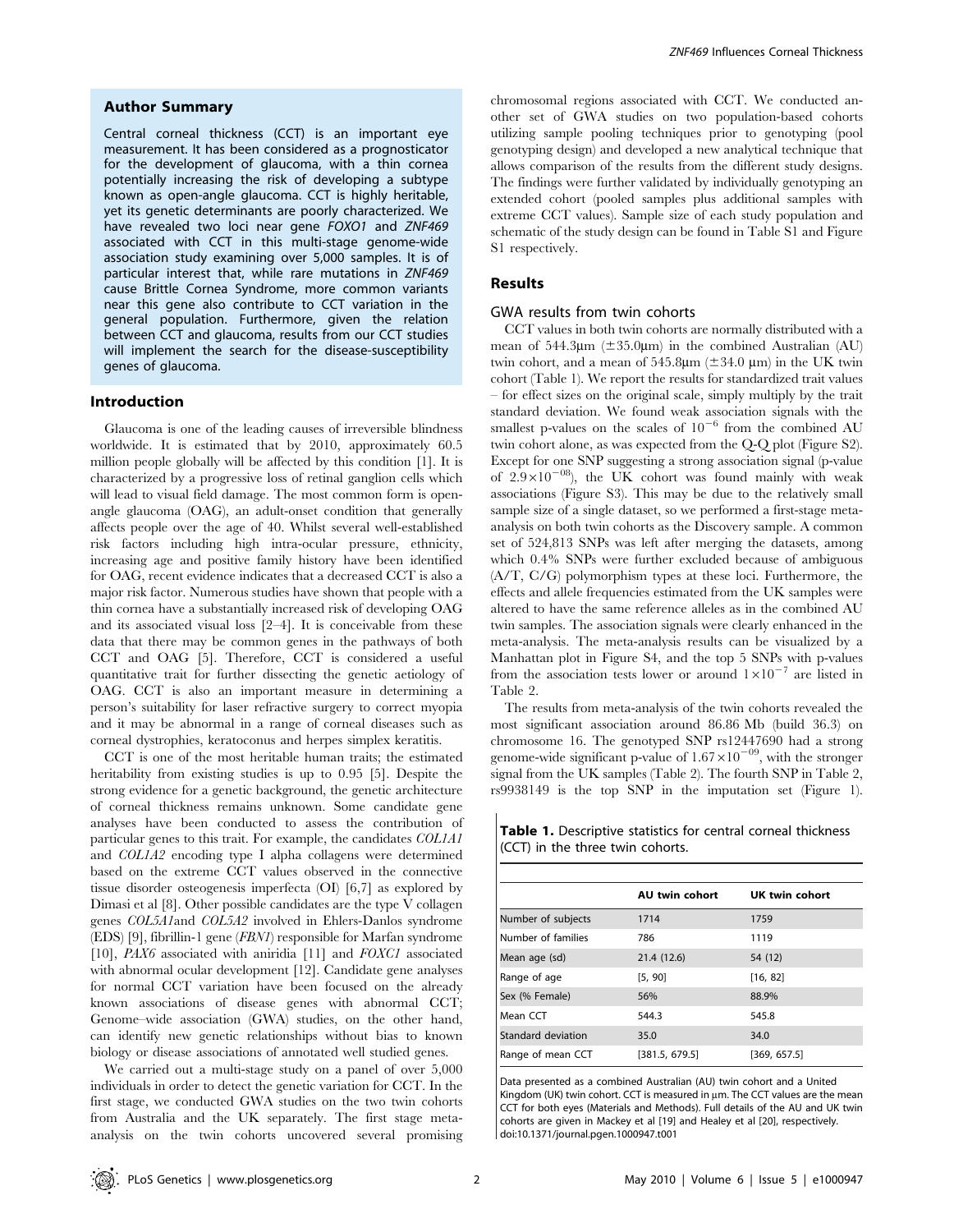Table 2. Directly genotyped variants on meta-analysis of twin cohorts associated with central corneal thickness (CCT).

| l Marker   | Chr | Coordinate<br>(build36) | <b>Nearest</b><br>gene | Alleles <sup>"</sup> | ΑU<br><b>Effect</b> | (SE) | AU P      | UK<br><b>Effect</b> | (SE) | UK P      | Weighted<br><b>Effect</b> | (SE) | <b>Meta-analysis P</b> |
|------------|-----|-------------------------|------------------------|----------------------|---------------------|------|-----------|---------------------|------|-----------|---------------------------|------|------------------------|
| rs12447690 | 16  | 86855625                | <b>ZNF469</b>          | T/C                  | 0.122               | 0.04 | $3.66e-3$ | 0.209               | 0.04 | 2.87e-8   | 0.170                     | 0.03 | $1.67e-9$              |
| rs1006368  | 10  | 126336593               | FAM53B                 | A/G                  | 0.220               | 0.06 | $2.82e-4$ | 0.225               | 0.06 | $4.23e-5$ | 0.223                     | 0.04 | 4.94e-8                |
| rs11245330 | 10  | 126370382               | FAM53B                 | A/G                  | 0.220               | 0.06 | 2.87e-4   | 0.225               | 0.06 | $3.97e-5$ | 0.223                     | 0.04 | 4.94e-8                |
| rs9938149  | 16  | 86889141                | <b>ZNF469</b>          | A/C                  | 0.125               | 0.04 | $2.59e-3$ | 0.210               | 0.05 | $5.32e-6$ | 0.163                     | 0.03 | 1.08e-7                |
| rs2755237  | 13  | 40007429                | FOXO1                  | A/C                  | 0.200               | 0.06 | $3.24e-4$ | 0.240               | 0.06 | $.29e-4$  | 0.217                     | 0.04 | $1.57e-7$              |

Top five SNPs associated with CCT in twin cohorts.

<sup>a</sup>The first letter listed in the column Alleles is the reference allele for the corresponding SNP, e.g., T is the reference allele for SNP rs12447690.

doi:10.1371/journal.pgen.1000947.t002

rs9938149 is 33.5 kb away from rs12447690, and they are in high linkage disequilibrium (LD) with  $r^2$  of 0.748. A few other imputed SNPs within 20 kb of the top SNP show strong association signals because of high LD in this region. The nearest gene is ZNF469 on chromosome 16q24, 108 kb away from the top imputed SNPs. It is a small gene with a span of 42 kb (86,997K.87,039K, build 36.3). As shown in Figure 1, there is evidence for recombination between the associated SNPs and the putative gene  $\zeta NF469$ . This gene encodes a zinc-finger protein. Rare mutations in this gene cause Brittle Cornea Syndrome (BCS), a recessive disorder characterized by a thin cornea leading to progressive visual loss and blindness [13].

Another associated SNP in Table 2,  $rs2755237$  ( $p =$  $1.57\times10^{-07}$  is 20 kb from the 3' end of the gene FOXO1 on chromosome 13q14.1. It remained as the strongest signal in the imputation set (Figure 2). Two other SNPs approximately 1 kb away, rs2721051 and rs2755238, were masked by the top SNP in the plot. They are in high LD with  $rs2755237$  ( $r^2$  of 0.736). The gene FOXO1 belongs to the forkhead family of transcription factors, the same family as the candidate gene  $FOXCI$  (6q25) that



rs9938149 (CEU)

Figure 1. Significant association of central corneal thickness on chromosome 16 from the meta-analysis of the AU and UK twin cohorts. The top SNP rs9938149 had a p-value of  $2.54\times10^{-10}$  in the imputation set. The degree of linkage disequilibrium (LD) between rs9938149 and other SNPs is indicated by red shading. The recombination rate is displayed as a light blue line, with scale on the right hand axis. This imputed SNP is about 108 kb away from gene ZNF469 (16q24, build 36.3), and there is evidence for recombination in the intervening region. doi:10.1371/journal.pgen.1000947.g001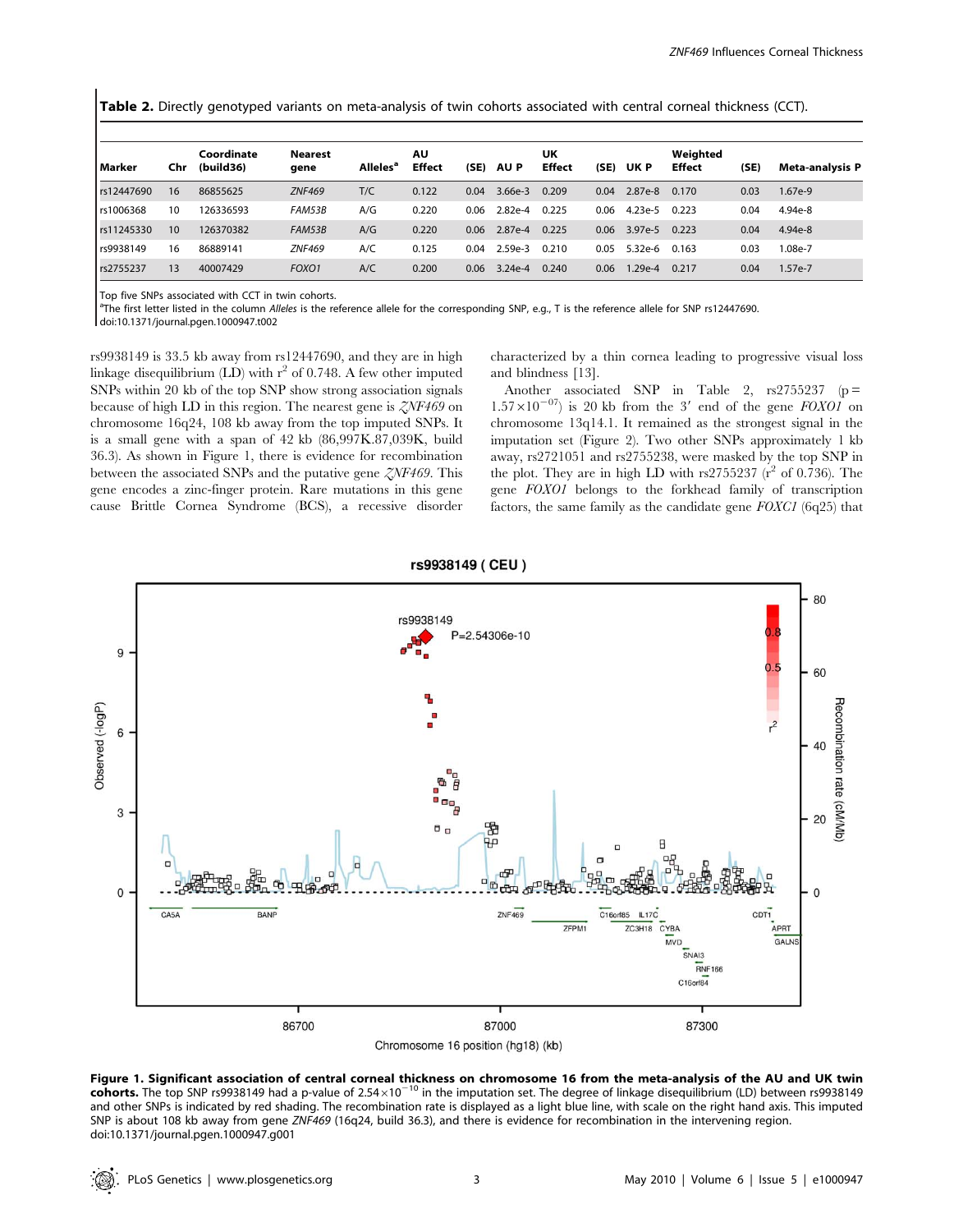rs2755237 (CEU) 8 80 rs2755237 P=2.75425e-07  $0.5$ 6 60 Recombination rate (cM/Mb Observed (-logP)  $r^2$  $\overline{a}$ 40  $\overline{2}$  $20$  $\Box$ ᅃᄪᄜ  $\square$  $\Box$  $0000$ ææ æær B  $\Box$  $CDD$  $\mathbf{0}$ **Gm 99 000**  $\Omega$ FOXO1 MRPS31 **SLC25A15** 39800 40000 40200

Chromosome 13 position (hq18) (kb)

Figure 2. Association with CCT for variants on chromosome 13 from the meta-analysis of the AU and UK twin cohorts. The genotyped variant rs2755237 remained as the top SNP in the imputation set. It is about 20 kb from 3' end of gene FOXO1 (13q14.1, build 36.3). The degree of linkage disequilibrium between rs2755237 and other SNPs is indicated by red shading. The recombination rate is displayed as a light blue line, with scale on the right hand axis. doi:10.1371/journal.pgen.1000947.g002

was previously associated with early onset glaucoma (see Introduction).

The two remaining SNPs in Table 2 were found in the same region around 126,300K to126,400 K on chromosome 10. The SNPs rs1006368 and rs11245330 within the gene FAM53B (10q26.13), are 35kb apart and in complete LD  $(r^2 \text{ of } 1)$ . They had the same meta-analysis p-value from the twin cohorts of  $4.94 \times 10^{-08}$ . An imputed SNP rs4962399 also in this gene improved the p-value to  $2.8 \times 10^{-09}$  (Figure S5). Several other SNPs with a similar level of significance spread over this region also because of high LD. FAM53B was reported as related to the hypothetical protein LOC9679 in Reference Sequence database (RefSeq, NCBI).

#### GWA results from population-based cohorts

As demonstrated above, evidence for association with CCT at loci on chromosomes 16, 13 and 10, was found in the Discovery sample of the meta-analyzed twin cohorts. As the replication, we conducted another GWA study on the population-based cohorts using pool genotyping design and validated the findings by individually genotyping the extended cohort (pooled samples plus extra samples with extreme phenotypes). Descriptive statistics of the two population-based cohorts are provided in Table 3. With the advantage of time and cost efficiency, pool genotyping design provided an expedient examination of the top variants from the results in the twin cohorts. We compared the allelic effect estimated from each cohort as shown in Figure 3. In order to reveal the association signals more clearly, we also performed a meta-analysis based on the two sets of GWA results from the twin samples and the population-based samples (results shown in Table S2, Manhattan plot in Figure S6).

The most significant SNP rs12447690 from the twin cohorts had smaller effect sizes estimated from the pooled samples (Figure 3). Similar results were found in the other SNP rs9938149 in the ZNF469 region (33.5kb away from the most

Table 3. Descriptive statistics for central corneal thickness (CCT) in the two Australian pooled samples.

|                                   | <b>Blue Mountains</b><br><b>DNA</b> pool | Adelaide Blood<br>pool |
|-----------------------------------|------------------------------------------|------------------------|
| Size of thin CCT group            | 143                                      | 106                    |
| Mean CCT (sd) in the case pool    | 495.52 (12.2)                            | 488.1 (17.9)           |
| Size of thick CCT group           | 146                                      | 105                    |
| Mean CCT (sd) in the control pool | 584.83 (13.6)                            | 600.1 (21.9)           |
| Mean Age (years)                  | 73.95                                    | 70.76                  |
| Sex (% Female)                    | 57.3%                                    | 55.5%                  |

CCT is measured in  $\mu$ m. DNA or Blood samples from the thin CCT group were constructed as the case pool, and samples from the thick group as the control pool.

doi:10.1371/journal.pgen.1000947.t003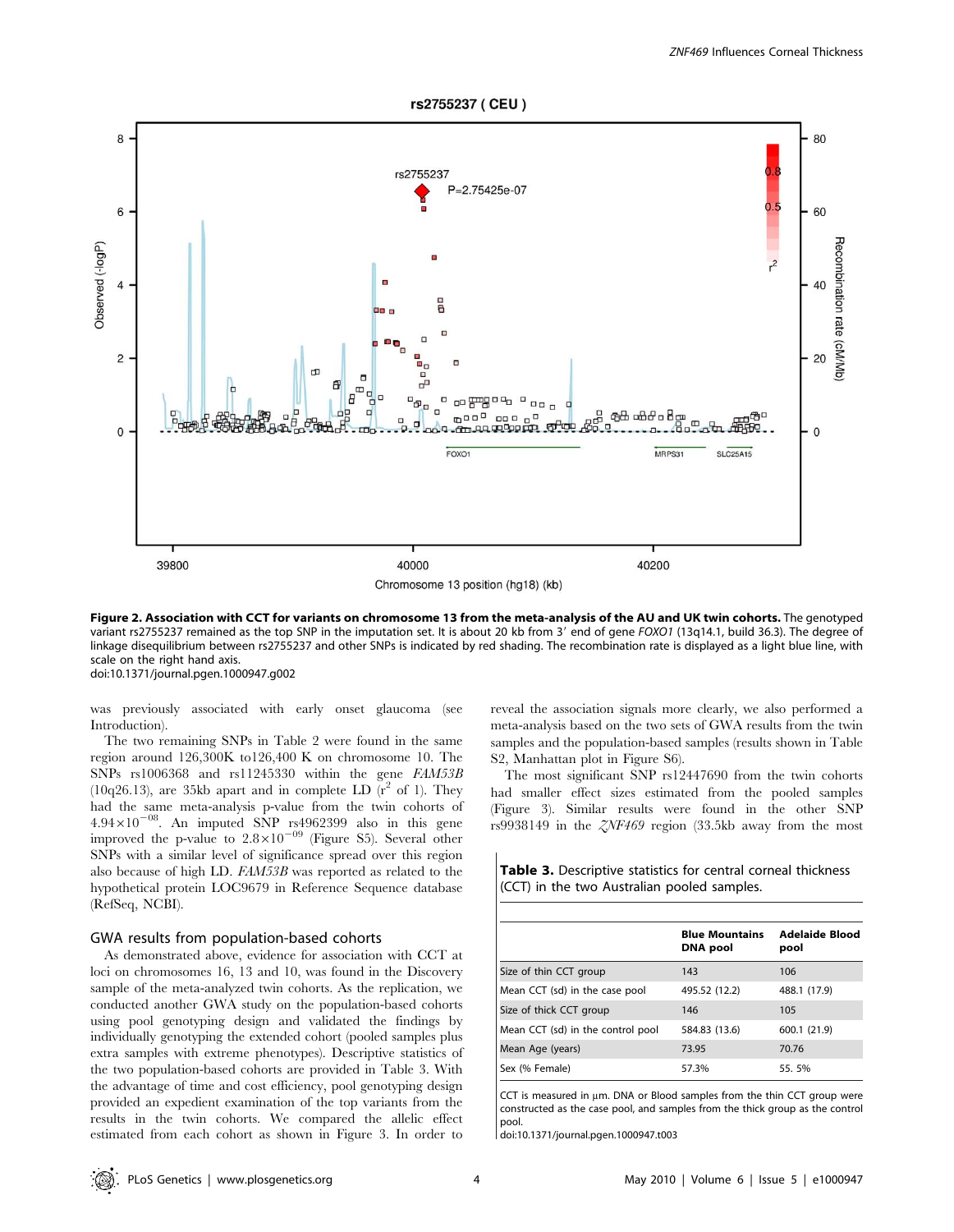

Figure 3. Comparison of the allelic effects estimated from the four cohorts. The four cohorts in comparison are the combined Australian twin cohorts (AU), the UK twin cohort (UK), the Blue Mountains population-based cohort in DNA pooling design (DNA), and the Adelaide populationbased cohort in Blood pooling design (BLOOD). The mean allelic effect from each cohort is marked as red dot, with standard errors marked as bars. The overall meta-analysis p-value based on all the cohorts is shown under the x-axis label for each sub-figure. These SNPs are the most significant variants found in the meta-analysis of twin cohorts. The estimated effects from pooled samples of rs12447690 and rs9938149 around ZNF469 region, were smaller than the effects in the twin cohorts. rs2755237 near FOXO1 replicated well in pooled samples, with similar effects shown in all the cohorts. Two SNPs within gene FAM53B had an opposite direction of the effects found in the Blood pools. doi:10.1371/journal.pgen.1000947.g003

associated SNP rs12447690). Although there was an overall genome-wide significant p-value for rs12447690 in the metaanalysis with twin cohorts (Table S2), the results from pooled samples alone did not show a clear replication for the SNPs near ZNF469. However, when we added the additional samples to the pooled samples, the individual genotyping results did show evidence for replication (p = 0.014) in the extended cohort (pooled+extra samples). The meta-analysis based on all the

individually genotyped samples yielded an overall p-value of  $8.95 \times 10^{-11}$  for the SNP rs12447690. The final results summarizing the findings from all the individually genotyped samples are presented in Table 4.

In both DNA and blood pooled samples, SNP rs2755237 near FOXO1 showed estimated allelic effects similar to the results from the twin cohorts (Figure 3). The other SNP rs2721051 in high LD with rs2755237 had a similar result (Table S2). This demonstrated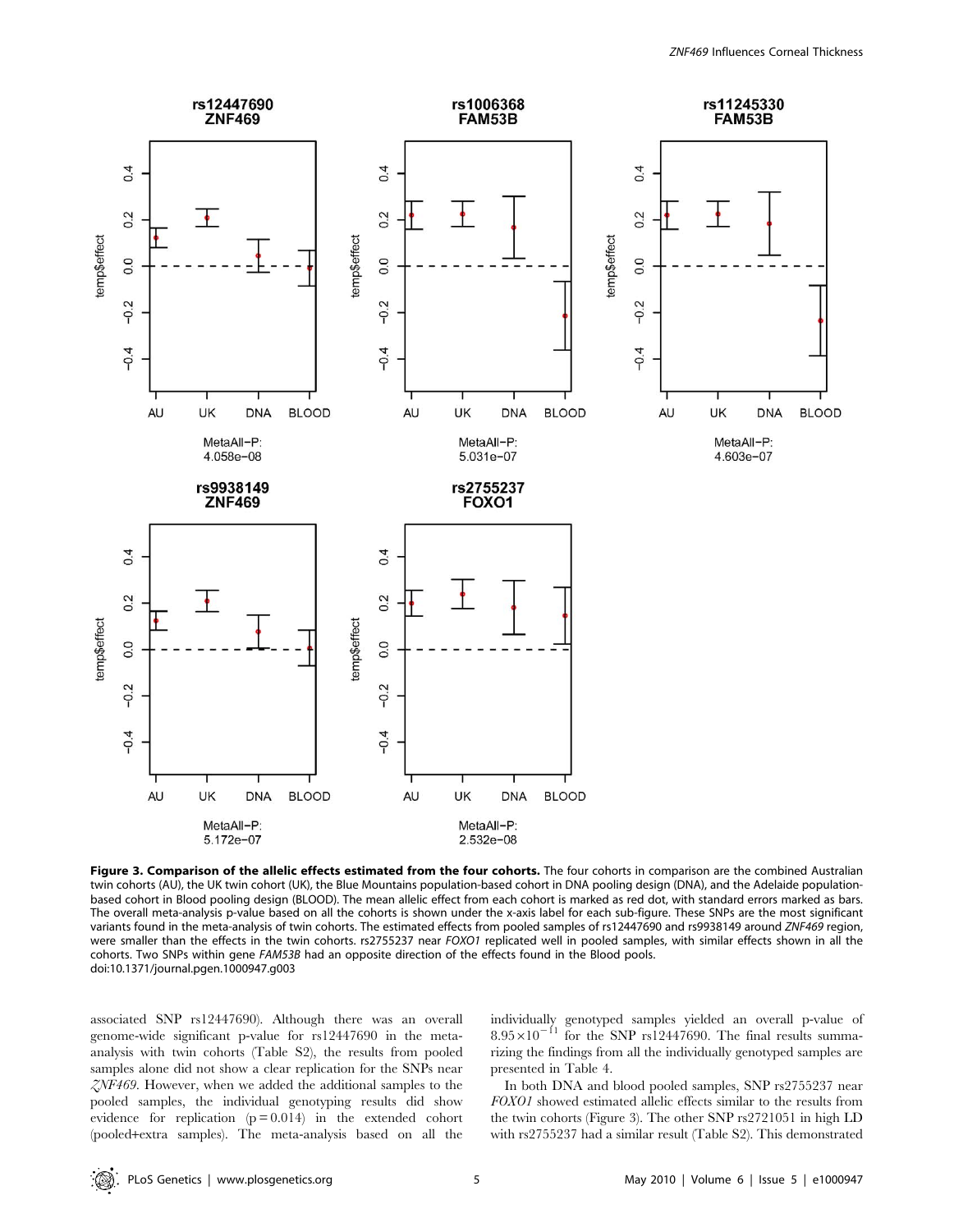Table 4. Association results for the three SNPs individually genotyped on all samples.

| l Marker   | Chr | Coordinate<br>(build36) | Nearest<br>qene   | <b>Allelesa</b> | <b>Meta-analyzed Twin</b><br>cohorts |      | <b>Extended cohort (pool</b><br>samples plus extra<br>samples) |               |      | <b>Overall Meta-analysis</b> |                      |      |          |
|------------|-----|-------------------------|-------------------|-----------------|--------------------------------------|------|----------------------------------------------------------------|---------------|------|------------------------------|----------------------|------|----------|
|            |     |                         |                   |                 | <b>Effect</b>                        | (SE) | - P                                                            | <b>Effect</b> | (SE) | P                            | Weighted Effect (SE) |      | - P      |
| rs12447690 | 16  | 86855625                | <b>ZNF469</b>     | T/C             | 0.170                                | 0.03 | 1.67e-9                                                        | 0.140         | 0.06 | 0.014                        | 0.162                | 0.03 | 8.95e-11 |
| rs2721051  | 13  | 40008884                | FOXO1             | A/G             | $-0.221$                             | 0.04 | 4.87e-7                                                        | $-0.303$      | 0.08 | $2.7e-4$                     | $-0.240$             | 0.04 | 4.60e-10 |
| rs2755237  | 13  | 40007429                | FOXO <sub>1</sub> | A/C             | 0.217                                | 0.04 | 1.57e-7                                                        | 0.175         | 0.07 | 0.013                        | 0.206                | 0.04 | 7.02e-9  |

<sup>a</sup>The first letter listed in the column Alleles is the reference allele for the corresponding SNP.

doi:10.1371/journal.pgen.1000947.t004

a clear replication of these two variants from the pooled samples. The individual genotyped results on the extended cohort displayed the same pattern and obtained significances for both SNPs (Table 4). Due to the smaller pool sizes, the estimated allelic effects from the pooled samples have relatively larger standard errors and hence neither pool considered separately showed a significant  $(P<0.05)$  association (Table S2). In the overall meta-analysis, rs2721051 and rs2755237 obtained p-values of  $4.6\times10^{-10}$  and  $7.02\times10^{-09}$  respectively (Table 4).

The SNPs from the chromosome 10 region associated with CCT in the discovery sample had similar estimated effects in the first (DNA) pool. However effects in the opposite direction (e.g. negative effect for the same reference allele compared to positive effects in other samples) were observed in the second (blood) pool sample, indicating a possible false positive association with CCT (Figure 3).

Another interesting result arising from the meta-analysis of twin cohorts and the pooled samples is the SNP rs7044529, which is within the gene COL5A1 (9q34.2–q34.3). As outlined in the introduction, the type V collagen gene COL5A1 is a strong candidate for CCT, given the phenotypic association between the connective tissue disorder EDS and abnormal CCT values. Extremely thin corneas are common findings in EDS [9]. The estimated allelic effects for rs7044529 were similar in all the samples, with a weighted effect of  $-0.15$ . This SNP has a moderate overall p-value of  $9.3\times10^{-06}$  (Table S2).

## Discussion

CCT is an important clinical measurement of human eyes. Recent studies have highlighted CCT as a prognosticator for the development of glaucoma, one of the leading causes of irreversible blindness worldwide, with a thin CCT potentially increasing the risk of developing a subtype known as open-angle glaucoma (OAG) [2–4]. The genetic aetiology of OAG is not well understood, with only one major gene *myocilin* identified [14]. Given that OAG has a complex molecular aetiology, the breakdown of the dichotomous trait (i.e., ''affected'' or ''unaffected'' status) into its quantitative measurement will aid in the search for disease-susceptibility genes. It is therefore of highly clinical significance to explore the genetic factors that contribute to CCT variation. Thus, we conducted a multi-stage study on over 5,000 samples with the purpose of detecting the genetic variants for the human CCT. We conducted GWA studies on the discovery sample of the two twin cohorts from Australia and the UK. Another set of GWA studies were performed on the two population-based cohorts in pool genotyping design and the results were further validated by individual genotyping the extended cohort (pooled samples plus additional samples with extreme phenotypes).

We have identified a novel locus near FOXO1 (overall p-value of  $4.6\times10^{-10}$  for SNP rs2721051), which accounts for ~1.2% variation in normal human CCT. FOXO1, located at 13q14.1 is a 111kb gene belonging to the forkhead family of transcription factors and characterized by a distinct forkhead domain. Whilst the specific functions of this gene are unknown, it may play a role in myogenic growth and differentiation (RefSeq, NCBI). Translocation of this gene with PAX3 has been associated with alveolar rhabdomyosarcoma (RefSeq, NCBI). A recent study by Berry et al. reported that the transcription factor gene FOXC1 (6p25) regulates the expression of FOXO1 and binds to a conserved element in the FOXO1 promoter [15]. FOXC1 is a major transcription factor involved in the development of the anterior segment of the eye, which is involved in both anterior segment dysgenesis and congenital glaucoma phenotypes [16].

In the twin cohorts we obtained genome-wide significant association for the genotyped SNPs  $rs12447690$  ( $p =$  $1.67 \times 10^{-09}$  and rs9938149 (p = 1.08×10<sup>-07</sup>), ~140kb and  $\sim$ 108kb respectively from the gene  $\zeta NF469$  (16q24). By individually genotyping the population-based samples with extreme CCT values, we showed that rs12447690 was well replicated with an overall p-value of  $8.95 \times 10^{-11}$ , accounting for 1.29% of the variation in CCT. ZNF469 was recently implicated in a study of the rare disorder BCS [13]. Abu et al. showed that rare sequence variants in ZNF469 segregated with BCS. The SNPs we report near ZNF469 have high MAFs – for example rs12447690 has MAF 0.44 in HapMap CEU samples, with a similar value in the cohorts presented here. Given the recombination hotspot (Figure 1) and the large difference in allele frequency between such variants and the rare variants identified by Abu et al., our findings are unlikely to be explained by linkage disequilibrium  $(LD)$  between the rare and common variants (the r<sup>2</sup> parameter cannot be high between such polymorphisms). At the 16q24 locus there are four putative genes nearer to rs12447690 than ZNF469. However, in each case the putative genes are poorly characterized with only a hypothetical protein role.

Interestingly, one of the clinical features of BCS patients is hyperlaxity of the joints [13]. A small part of the AU twin cohort overlaps with samples from a pelvic floor study by Hansell et al [17], which included measurements of joint mobility [18] (Figure S7). Based on a small sample size of 102 individuals, CCT was inversely correlated (Pearson correlation  $-0.221$ , P = 0.02583) with thumb bending degree, but was uncorrelated with the other two measurements of joint mobility (Figure S7). To minimize multiple testing, we only tested for association of the thumb bending measure of joint mobility, and focused on 31 SNPs in the  $ZNF469$  region of interest. Despite the limited power in this study, 2 SNPs rs7198446 and rs7500421 in the underlying region were nominally associated with thumb bending degree, with p-values of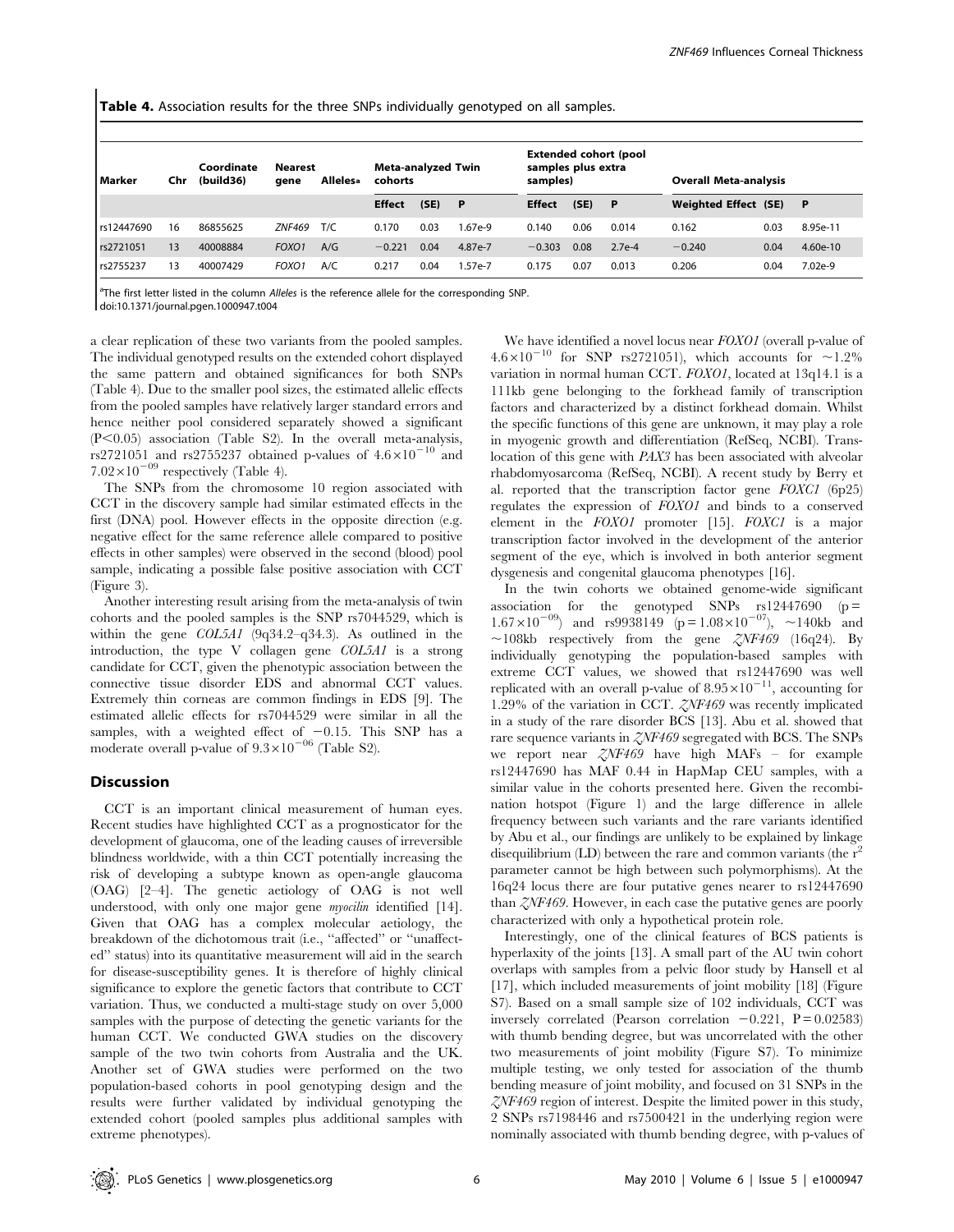0.0298 and 0.0471 respectively (Figure S8). These SNPs are halfway  $(~60kb)$  to both sides) between the top SNPs on chromosome16 found in the CCT study and the gene ZNF469. We also checked the associations of these variants with CCT in this sample, but none of them was significant.

We have demonstrated a flexible approach to GWA studies using different designs. By taking into account of the thresholds used to determine high and low pools for the quantitative trait (together with population allele frequencies), we mapped the estimates of the differences in pooling allele frequency between high and low pools to the effect sizes on additive scale of the quantitative trait.

In summary, we identified a novel QTL for CCT near gene FOXO1 (13q14.1) with  $p = 4.60 \times 10^{-10}$ . Common variants near  $ZNF469$  (16q24) were found in this study as associated with CCT with  $p = 8.95 \times 10^{-11}$ . Our findings suggest that in addition to rare variants in ZNF469 underlying CCT variation in BCS patients, more common variants near this gene may contribute to CCT variation in the general population.

## Materials and Methods

#### Ethics statement

This study was conducted according to the principles expressed in the Declaration of Helsinki. The study was approved by the human ethics committee of the University of Tasmania, Royal Victorian Eye and Ear Hospital, Queensland Institute of Medical Research and the Flinders Medical Centre. Informed consent was obtained from parents with the child's assent or from adult participants before testing.

#### Twin cohorts

Three twin cohorts were recruited from Australia and the UK. The AU twin cohort consisted of two sub-samples, 953 individuals from the Brisbane Adolescent Twin Study (BATS) and 761 individuals from the Twin Eye Study in Tasmania (TEST), making up a whole cohort of 1714 participants from 786 families. A full description of the AU twin cohorts is given in Mackey et al [19]. Twins from the UK were a sub-sample from the cohorts collected at St Thomas' Hospital in London. 1759 people from 1119 families were included in this study. Nearly 90% of the UK samples are adult women. Details of the UK twin cohort are given in Healey et al [20]. CCT was measured in the twin cohorts using ultrasound pachymetry and recorded for both eyes. Measurements were performed using a Tomey SP 2000 (Tomey Corp., Nagoya, Japan) or a DGH Technology (model 500; Scarsdale, NY) pachymeter in the Australian and UK twin cohorts respectively. Twin pairs were measured at the same time of day to avoid bias related to diurnal variation. With little evidence for a significant difference between the left and right eyes (ANOVA p-val $ue = 0.575$ , the mean CCT value of both eyes was used throughout as our measurement.

In the AU twin cohorts, DNA samples extracted from each person were hybridized to the Illumina HumanHap 610W Quad arrays, with the samples from BATS genotyped by deCODE Genetics and the ones from TEST genotyped by the Center for Inherited Disease Research (CIDR). We scrutinized the genotypic data (SNPs) and screened them according to a series of quality control criteria, including minor allele frequency (MAF) $\geq$ 1%, pvalue for Hardy-Weinberg equilibrium test $\geq 10^{-6}$ , SNP call rate>95% or Illumina Beadstudio GenCall score≥0.7. After cleaning, 530,656 SNPs were left for association testing in AU twin cohorts. The UK samples were partly genotyped on the Illumina Hap610W arrays at CIDR, and partly genotyped on Illumina

HumHap 300K Duo arrays at Wellcome Trust Sanger Institute. Slightly different quality control criteria compared with the AU twin study were applied:  $MAF \geq 1\%$ , p-value for Hardy-Weinberg equilibrium test $\geq 10^{-4}$  and SNP call rate >95%, resulting in a complete set of 548,001 SNPs for the association tests.

We screened the genotypic data for ancestral outliers using principal component analysis [21]. By comparing AU twin data with 16 global populations sourced from HapMap Phase 3 and Northern European sub-populations from a previous study by McEvoy [22], 2% of the samples were excluded for being identified as ancestral outliers; thus giving us greater confidence in the homogeneity of the study sample (Figure S2). UK twin samples were also screened for genetic outliers by comparison with the reference of three main populations from HapMap Phase 2. The Q-Q plot (Figure S3) clearly shows the homogeneity of the UK panel except for one data point. The discrepancy between the observed and expected statistics for this variant suggests a potential association signal.

Higher density markers on autosomes were also available from imputation. We imputed data using MACH for the AU samples based on a set of 469,117 SNPs which were common to the six Illumina 610K subsamples at QIMR. The imputation for the UK samples were undertaken with reference to HapMap release 22 CEU using IMPUTE version 2 [23]. Each of the imputed datasets contains up to 2.4 million SNPs.

Both AU and UK twin cohorts in our study consist of either twin pairs or their close relatives (parents, siblings) in the family. Samples within the family are genetically related, sharing the chromosomal regions of identity-by-descent (IBD). In those regions, the related samples will provide the similar genetic information. Failing to estimate the IBD states will result in an increased false-positive rate in the association tests. To avoid this problem, we conducted the association test (–fastassoc) in MERLIN [24]. It incorporated genetic relatedness between the samples by estimating the IBD prior to the association tests. The AU samples were controlled for both age and gender effects, whilst the predominantly female UK samples were only controlled for age effects. We standardized the trait distribution of CCT to increase the inter-sample compatibility as well as robustness to extreme observations.

#### Population-based cohorts

Two population-based cohorts were studied in the case-control pool design. We measured and recorded CCT for both cohorts in the same way as in the Australian twin cohorts.

The first cohort utilized was the Blue Mountains Eye Study (BMES). This population-based study, designed to investigate the genetics and epidemiology of ocular disease, recruited 3654 individuals living in a defined geographical region in the Blue Mountains (west of Sydney, Australia). Both DNA and CCT measurements were available for 953 individuals. Jawaid et al showed that the optimal fraction for quantitative trait locus (QTL) mapping using pooled DNA samples was 20% [25]. Thus in this study, DNA samples extracted from the individuals among the thick CCT group (upper 20% of the CCT distribution) were constructed as a control pool, whereas DNA samples from the thin group (lower 20% of the distribution) as a case pool. This resulted in 190 individuals in each tail although in practice sufficient DNA was only available for 143 individuals in the thin pool and 146 individuals in the thick pool. The drop-out due to insufficient DNA was random with respect to phenotype, suggesting we were effectively sampling the extremes from a total sample size of  $\sim$ 145/190 \* 953 = 727. Concentration of DNA samples were carefully adjusted by serial dilutions and quantified using Pico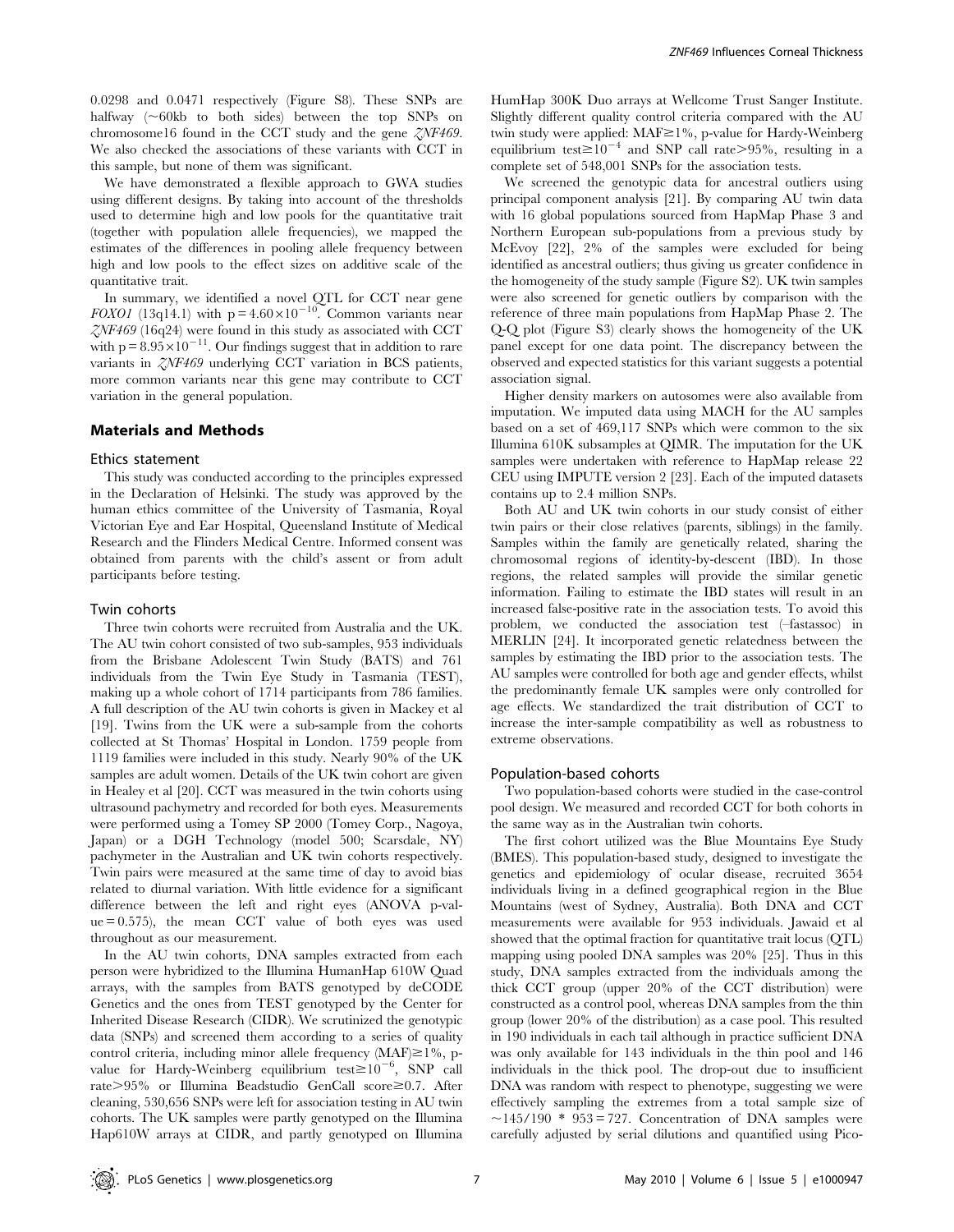Green (InVitrogen), to ensure the equal quantity of DNA contributed by individual samples. Pooled DNA was genotyped on Illumina Human 1M-Duo V3 arrays at Queensland Institute of Medical Research (QIMR, Brisbane, Australia) in triplicate.

The second cohort, based on a blood pooling design [26] was collected from Adelaide, Australia. This study consisted of 530 unrelated individuals in total, with 106 individuals in the thin CCT group (covers 20% lower tail of the underlying CCT distribution) and 105 individuals in the thick CCT group (covers 20% upper tail). The CCT values for the middle group were not recorded. Equal quantity  $(100 \mu L)$  of whole blood was aliquoted shortly after venesection from each individual. This aliquot was stored at  $4^{\circ}$ C then lysed immediately prior to pooling. A single DNA extraction was then performed on each blood pool using QIAmp maxi kit (Qiagen). Each blood pool was genotyped on Illumina Human 1M-Duo V3 arrays at QIMR, with four replications.

The output of the raw red and green bead scores from the genotyping stage was available for the pooled data analysis. We applied the same data processing protocol to both cohorts, similar to the method described in the supplementary methods in Brown et al [27]. Before calibrating the raw scores, a number of SNPs with more than 10% negative scores on each array were excluded, as well as the SNPs with the sum of mean red and green scores across each array smaller than 1200. This step was included to ensure that the calibration was done on a pre-cleaned dataset. A normalization/correction factor (corr) was calculated by forcing the mean value of the pooling allele frequency to be 0.5 over all SNPs on each stripe (Illumina Human 1M-Duo V3 array has 6 stripes on a single array). The pooling allele frequency (PAF) was then estimated based on the raw red intensities and the corrected green intensities for all the SNPs (PAF = red/(red+green/corr)).

A final set of autosomal SNPs met the following criteria: more than 5 probes in each pool; with a MAF greater than 1%; without a significant variance difference between case and control pools (i.e., the  $log_{10}$  transformed p-values from an F test on the ratio of case control pool variances were smaller than 6), was taken forward to a linear regression model [28]. The underlying idea was to regress the pooling allele frequency on the case/control status for each SNP and estimate the pooling error across all the SNPs (for more details see MacGregor et al [28,29]). The p-value from comparing the test statistic in the MacGregor paper ( $T_{2-x}$ ) to  $\chi^2_{(1)}$  distribution was computed to assess the significance of allele frequency difference between the two pools (d).

Individual SNPs of interest were genotyped in most individuals included in the DNA and blood pools as well as additional 102 samples (72 samples from BMES population and 30 samples from Adelaide population) belonging to the extreme quantiles of the CCT distribution but not available for pooling. SNPs were genotyped using iPLEX GOLD chemistry (Sequenom) on an Autoflex Mass Spectrometer (Sequenom) at the Australia Genome Research Facility (Brisbane, Australia).

## Method to compare association results in different designs

Since the pooling design dichotomizes the quantitative trait of CCT as a binary trait (case/control status), results from the pooling cohorts are not comparable with those from the twin cohorts. An alternative way of enabling such comparison is to transform the case/control frequency difference (d) to be the allelic effect  $(\beta)$ , given information on the allele frequency  $(\beta)$  and the upper/lower threshold cutting up both tails  $(T_U/T_L)$ . Following the notions in Jawaid et al [25], the expected allele frequencies in ,

the two pools are

 $E(p_U) =$ 

$$
\frac{N\bigg[\bigg[1-\Phi\bigg(\frac{T_U-\mu_{A1A1}}{\sigma_R}\bigg)\bigg]P(A_1A_1)+\frac{1}{2}\bigg[1-\Phi\bigg(\frac{T_U-\mu_{A1A2}}{\sigma_R}\bigg)\bigg]P(A_1A_2)\bigg]}{N\sum_G\bigg[1-\Phi\bigg(\frac{T_U-\mu_G}{\sigma_R}\bigg)\bigg]P(G)}
$$

$$
E(p_L) =
$$
\n
$$
N \left[ \left[ \Phi \left( \frac{T_L - \mu_{A1A1}}{\sigma_R} \right) \right] P(A_1 A_1) + \frac{1}{2} \left[ \Phi \left( \frac{T_L - \mu_{A1A2}}{\sigma_R} \right) \right] P(A_1 A_2) \right]
$$
\n
$$
N \sum_G \left[ \Phi \left( \frac{T_L - \mu_G}{\sigma_R} \right) \right] P(G)
$$

where N is the sample size;  $\Phi$  is the density function of standard normal distribution;  $T_U$  and  $T_L$  are the upper and lower thresholds;  $P(G)$  is the genotypic frequency;  $\mu_G$  stands for the mean trait value for the corresponding genotype;  $\sigma_R^2 = 1 - \sigma_Q^2$ , assume no dominance effects for the QTL, then  $\sigma_R^2 = 1 - 2pq\beta^2$  is the trait variance for each genotype. Thus the case control frequency difference between the two pools is  $d = E(p_U) - E(p_L)$ . It demonstrates the relation between the case control frequency difference  $(d)$  in a pooling design and the allelic effect  $(\beta)$  in a conventional design, given the allele frequency  $(p)$  and the upper/ lower threshold  $(T_U/T_I)$ . Based on the inverse function of d, the allelic effect can be obtained from the estimated frequency difference of the case control pools.

As described earlier, the lower threshold in this study is the 20% quantile of the standard normal distribution and the 80% quantile for the upper threshold. The allele frequencies estimated from the combined AU twin cohort were fitted as the allele frequency parameter,  $\rho$  in this context.

We also applied the association mapping method for selective genotyping design in Huang and Lin [30] to the combined cohort with extreme CCT phenotypes (pooled samples plus extra samples which were individually genotyped for a small number of SNPs). Our settings fit in the second design in their paper, namely, a random sample of n individuals whose trait values fall into certain regions is selected for genotyping and the trait values are retained for only those individuals. Therefore, we utilized the conditional likelihood described in the paper to obtain the unbiased estimator of the effect size and its standard deviation.

#### Meta-analysis method

As mentioned above, the mean CCT values were measured and standardized in the same way for all the five cohorts. Since each of the sample size with all the Caucasian samples was sufficiently large, the distributions of CCT values in all the cohorts were good approximations of CCT distribution for Caucasian population found in clinical studies, normal distribution with mean  $\sim$  540 $\mu$ m [31] (Figure S9). These compatibilities ensured the comparison of the results from two or more cohorts in a single meta-analysis. It will considerably enlarge the overall sample size and increase the power to identify associations. A test statistic for the meta-analysis,

$$
T = \frac{\left(\sum_{i} \beta_{Si} w_{Si}\right)^2}{\sum_{i} w_{Si}},
$$

with  $\beta$  as the allelic effect from sample Si and the weight w as its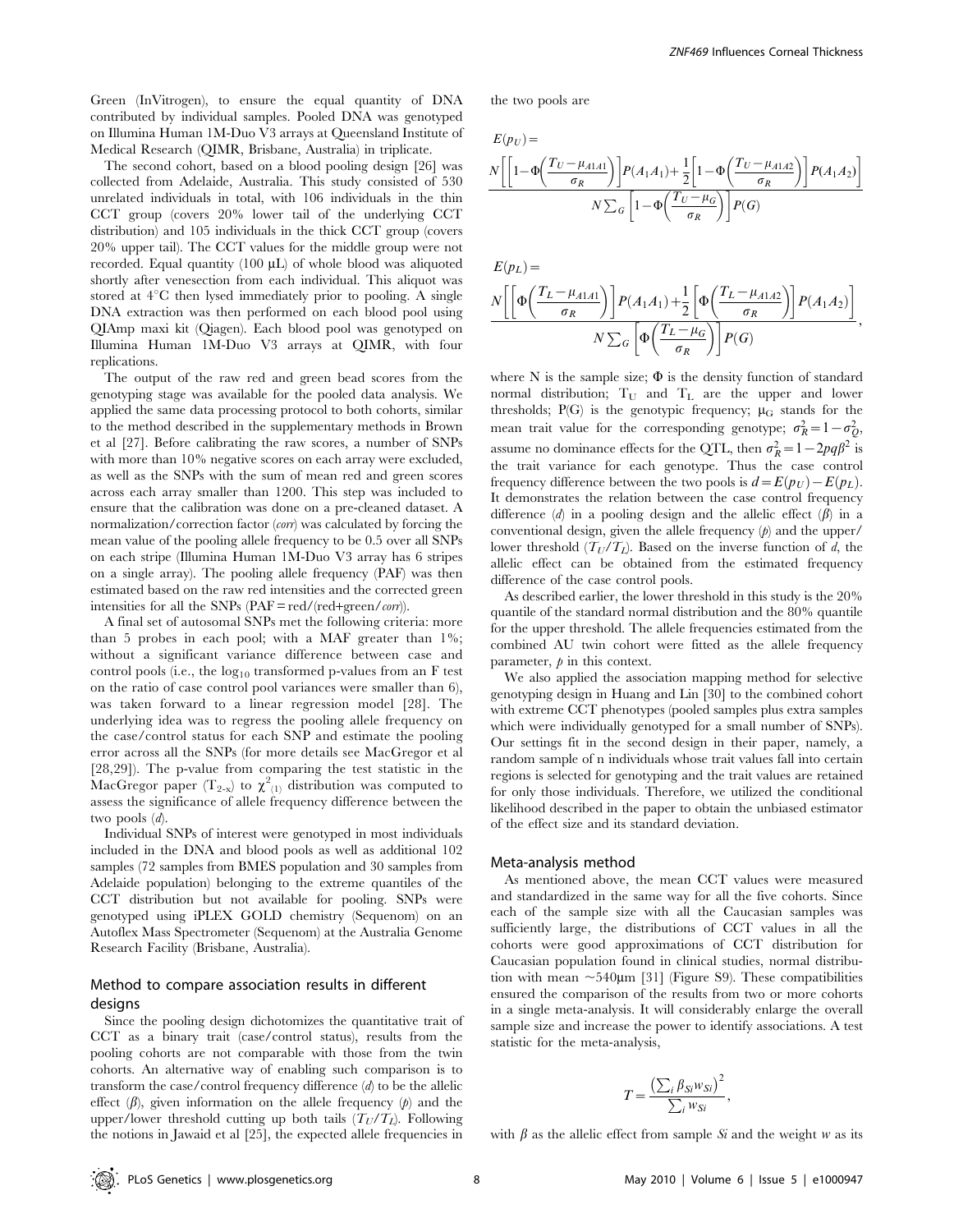inverse variance, is expected to be distributed as a chi-square with 1 degree of freedom. This test assessing the significance of the weighted effect size with respect to its combined variance, has the advantage of taking into account the direction of the allelic effect. Therefore, the reference alleles from all the samples were required to be coordinated before the meta-analysis. In our study, a small proportion  $\langle \leq 1\% \rangle$  of SNPs with the ambiguous polymorphism types (A/T, C/G) were excluded prior to our main analyses.

## Supporting Information

Figure S1 Schematic of the study design. The whole study is divided into three phases. Phase I, we conducted genome-wide association (GWA) studies on the two twin cohorts from Australia (T1) and the UK (T2) separately. The first stage meta-analysis on the twin cohorts uncovered three chromosomal regions showing evidence for association with CCT. Phase II, we conducted another set of GWA studies on the two population-based cohorts using pool genotyping design (P1, P2), which allowed the quick examination of the variants from Phase I. We also performed the meta-analysis on the two sets of GWA results (denoted by I+II). Phase III, the SNPs of interest from Phase II were further validated by individually genotyping the extended cohort (pooled samples P1, P2 plus extra samples P3). The final results of three associated SNPs in two regions were provided in an overall meta-analysis based on all the individual genotyped samples (denoted by I+III). For sample information, refer to Materials and Methods and Table S1.

Found at: doi:10.1371/journal.pgen.1000947.s001 (0.43 MB TIF)

Figure S2 Q-Q plot for the Australian (AU) twin cohort. The general concordance between the observed and the expected chisquare statistics indicates the homogeneity of the samples. The top data points within the shade zone (confidence interval) shows no evidence for strong association in the AU data alone.

Found at: doi:10.1371/journal.pgen.1000947.s002 (0.16 MB TIF)

Figure S3 Q-Q plot for the UK twin cohort. Nearly all the data points are within the shade zone (confidence interval) except the top one suggesting a potential strong association signal.

Found at: doi:10.1371/journal.pgen.1000947.s003 (0.17 MB TIF)

Figure S4 Manhattan plot for the meta-analysis of GWA results from both twin samples.

Found at: doi:10.1371/journal.pgen.1000947.s004 (0.15 MB TIF)

Figure S5 Association of central corneal thickness with variants on chromosome 10 from the meta-analysis of the AU and UK twin cohorts. The top imputed SNP rs4962399 was within the gene FAM53B (10q26.13). Several SNPs spread over this region (around 126,300K to 126,500K) with similar significance levels were due to high LD, which is indicated by red shading. The recombination rate is displayed as a light blue line, with its scale on the right hand axis.

Found at: doi:10.1371/journal.pgen.1000947.s005 (0.25 MB TIF)

Figure S6 Manhattan plot for the meta-analysis of GWA results from the twin samples and the pooled samples.

Found at: doi:10.1371/journal.pgen.1000947.s006 (0.15 MB TIF)

Figure S7 Three measurements of joint mobility described in Simpson [18]. In this study, the measurements were recorded as follows, and the phenotypic data were analyzed as a quantitative trait in a scale by degree: (A) The degree of apposition of the thumb to the flexor aspect of the forearm; (B) The degree of passive dorsiflexion of the metacarpophalangeal joint; (C) The degree of hyperextension of the elbow.

Found at: doi:10.1371/journal.pgen.1000947.s007 (0.92 MB TIF)

Figure S8 Nominally significant variants for the phenotype of thumb bending degree. The significant variants were found in the  $\zeta NF469$  region given a small sample size (n = 102). The SNPs rs7198446 ( $p = 0.02977$ ) and rs7500421 ( $p = 0.0471$ ) were in linkage disequilibrium (r2) of 0.17. These SNPs were in between  $(~60kb)$  to both sides) the top SNPs on chr16 from central corneal thickness study and the gene ZNF469.

Found at: doi:10.1371/journal.pgen.1000947.s008 (0.23 MB TIF)

Figure S9 Distributions of central corneal thickness. The central corneal thickness (CCT) distributions were presented for three cohorts: the combined Australian twin cohort (AUtwin), the UK twin cohort (UKtwin), the Blue Mountains populationbased cohort in DNA pooling design (samples in DNA pool). Since the samples with non-extreme CCT values in Blood pooling design were not recorded, its distribution was not presented. However, by comparing the tails from samples in Blood pooling design with the ones in DNA pooling design we know that the whole distribution should be same with other cohorts, normally distributed with mean of  $\sim$ 540 µm.

Found at: doi:10.1371/journal.pgen.1000947.s009 (0.25 MB TIF)

Table S1 Summary of the sample sizes of the study populations. Found at: doi:10.1371/journal.pgen.1000947.s010 (0.01 MB PDF)

Table S2 Top genotyped variants from the association test based on the meta-analysis of two twin samples and two pooled samples. Found at: doi:10.1371/journal.pgen.1000947.s011 (0.03 MB PDF)

#### Acknowledgments

The QIMR authors thank Scott D. Gordon, Anjali K. Henders, Sarah E. Medland, Brian McEvoy, Dale R. Nyholt, Margaret J. Wright, Megan J. Campbell, and Anthony Caracella for their assistance in processing the Australian genotyping data. We are also grateful for Jane MacKinnon, Shayne Brown, Lisa Kearns, Sandra Staffieri, Olivia Bigault, Colleen Wilkinson, Julie Barbour, and Byoung Sung Chu who assisted with clinical examinations. Thanks to Ms. Tania Straga and Bronwyn Usher for assistance with recruitment and phenotyping of the Adelaide cohort.

The KCL authors would like to thank all the research team who phenotyped the subjects, including S H Melissa Liew MD and Christine Smoliner. We are grateful to the volunteer twins who made available their time to research. Genotyping of TwinsUK samples: We thank our laboratory staff led by Gabriela Surdulescu, the staff from the Genotyping Facilities at the Wellcome Trust Sanger Institute for sample preparation, quality control, and genotyping led by Leena Peltonen and Panos Deloukas; Le Centre National de Génotypage, France, led by Mark Lathrop, for genotyping; Duke University, North Carolina, USA, led by David Goldstein, for genotyping; and the Finnish Institute of Molecular Medicine, Finnish Genome Center, University of Helsinki, led by Aarno Palotie.

We thank Rosalind Arden and Naomi Wray for useful discussion of the material and comments on earlier drafts. We are grateful to helps from Emma Huang with the estimation methods for the selective genotyping design.

#### Author Contributions

Conceived and designed the experiments: TLY CJH SM JEC DAM. Performed the experiments: DPD PH KPB TT GWM. Analyzed the data: YL DPD. Contributed reagents/materials/analysis tools: YL PH AWH KPB TT JBR YJL PM PRH GWM NH TDS NGM TLY CJH. Wrote the paper: YL DPD AWH SM JEC DAM.